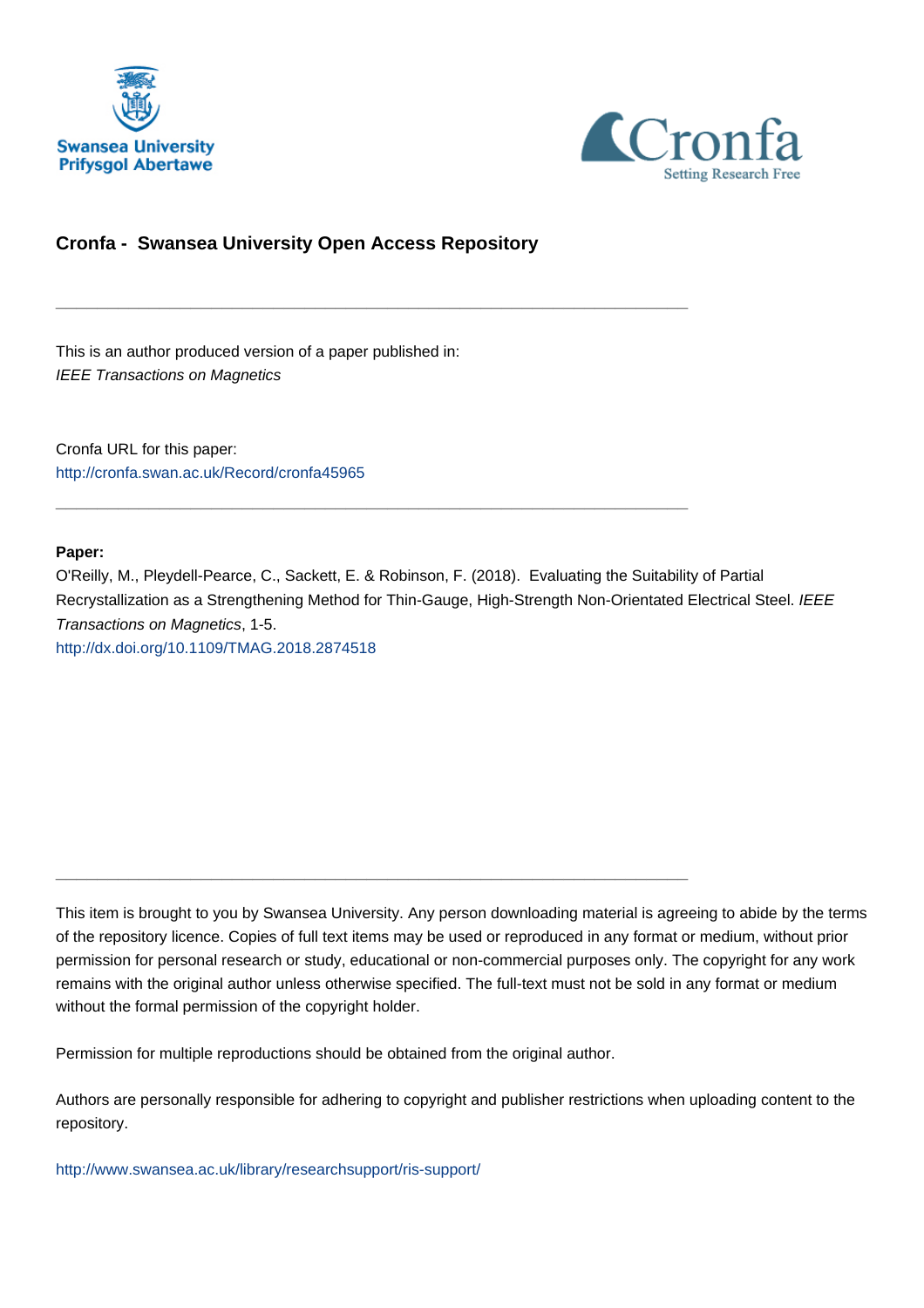# **Evaluating the Suitability of Partial Recrystallisation as a Strengthening Method for Thin Gauge, High strength Non-Orientated Electrical Steel**

Michael O'Reilly,<sup>1a)</sup> Cameron Pleydell-Pearce,<sup>1b)</sup> Elizabeth Sackett.,<sup>1c)</sup> and Fiona Robinson <sup>2</sup>

<sup>1</sup>*Engineering, Swansea University, Swansea, SA18EN, United Kingdom*

<sup>2</sup>*Cogent Power Ltd, P.O. Box 30, Stephenson Street, NP19 0RB, Newport, United Kingdom*

The increasing need for electric/hybrid electric vehicles to compete with fossil fuel powered cars has led to new requirements and designs of the electric motor. Non-Grain Oriented Steel (NOES) are primarily used within the electric motor to form both stator and rotor sections (dependant on design) and have traditionally been developed to possess excellent isotropic magnetic properties with little or no consideration for strength. The drive towards more powerful or efficient electric motors has resulted in higher rotational speeds and increasing associated requirements for high strength NOES. This study looks at utilising the well know theory of partial recrystallisation as a strengthening mechanism to determine if the strengthening effects and associated magnetic properties are acceptable for use within the rotor section. It was found that partial recrystallisation can be utilised to tailor the microstructure of NOES to create higher strength NOES that withstands operating conditions and compares favourably to commercially available high strength NOES grades; making it a viable option.

#### **A. Introduction**

NOES are fully ferritic steels with between 2 and 3.2 wt. % Si. The chemistry of NOES and their processing routes are designed entirely to optimise desirable magnetic properties such as low loss, high permeability, low coercivity and a high peak magnetization. Pampa Ghosh *et. al* stated the two most important magnetic properties for NOES were core Loss and Permeability [1]. Within an electric motor used for power generation in electric or hybrid electrical vehicles, NOES are mainly used within the stator and rotor components where the magnetization vector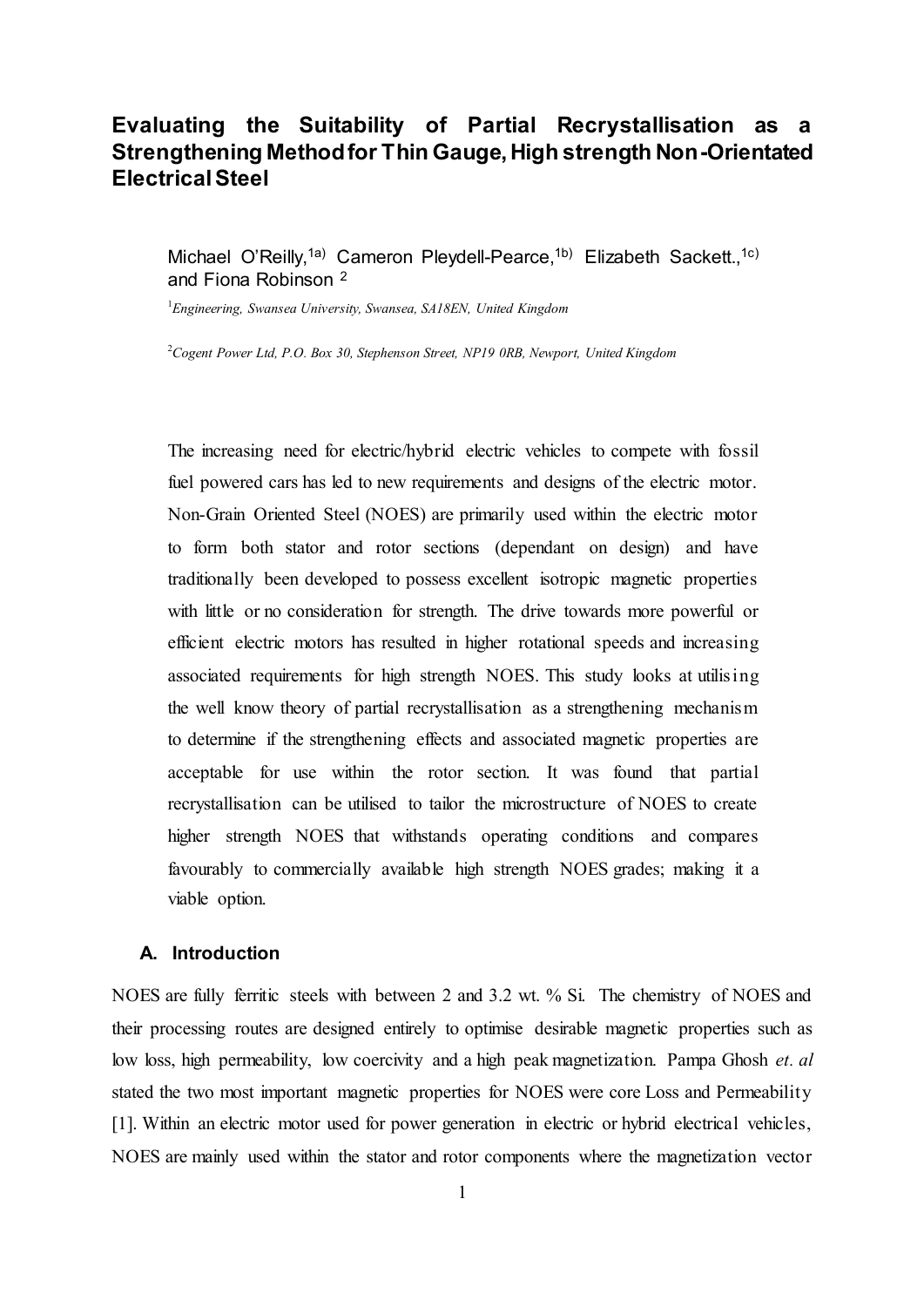changes direction with time. Therefore, traditionally NOES have been developed and manufactured with the aim of improving its isotropic magnetic properties. The relationship between substrate metallurgy and magnetic properties has received extensive previous attention in the literature and comprehensive reviews can be found here [1][2][3].Electric vehicles face significant challenges when competing against petrol or diesel vehicles, one of which is range. This can partly be addressed by increasing the electric motor efficiency[1]. The efficiency of the electric motor can be increased by increasing the rotational speed and therefore the torque of the motor as highlighted in the study carried out by M. Tietz *et. al* [4]. An increase in rotational speed increases the centripetal force exerted on the rotor section of the motor meaning material strength is of increased importance. A factor that until recently has not been a driver for NOES alloy design.

Strengthening mechanisms of steel revolve around the prevention of dislocation movement and this in turn is harmful to magnetic properties due to domain wall pinning. A detailed description of the behaviour of ferromagnetic domains can be found in [5]. It is important to reduce the number of pinning sites within the material to maximise magnetic properties. This can be achieved by surface modification and removing as many microstructural heterogeneities as possible including: phase boundaries, grain boundaries, inclusions and precipitates.

A previous study was carried out by Marco A. da Cunha that observed the magnetic dependency of 3wt. % Si NOES on annealing temperatures ranging between 540 °C and 980 °C. The study stated recovery occurred between 540<sup>o</sup>C and 660<sup>o</sup>C, recrystallisation began at 660<sup>o</sup>C and finished at 820°C. Further improvements of magnetic properties post 820°C were due to grain growth and further development of GOSS texture [6].

The driving force for recrystallisation is determined by time at temperature and cold rolling reduction. Given the narrow variation in cold reduction for industrially produced material (typically 70%), annealing temperature and time control the kinetics of the process for all practical purposes. As such these were the main process variables under consideration in the current work.

#### **B. Experimental Procedure**

For this study, 0.2mm thick 3.2wt. % Si NOES material studied was industrially processed to the point of pre-final annealing at Cogent Power's NOES production facility in Surahammer.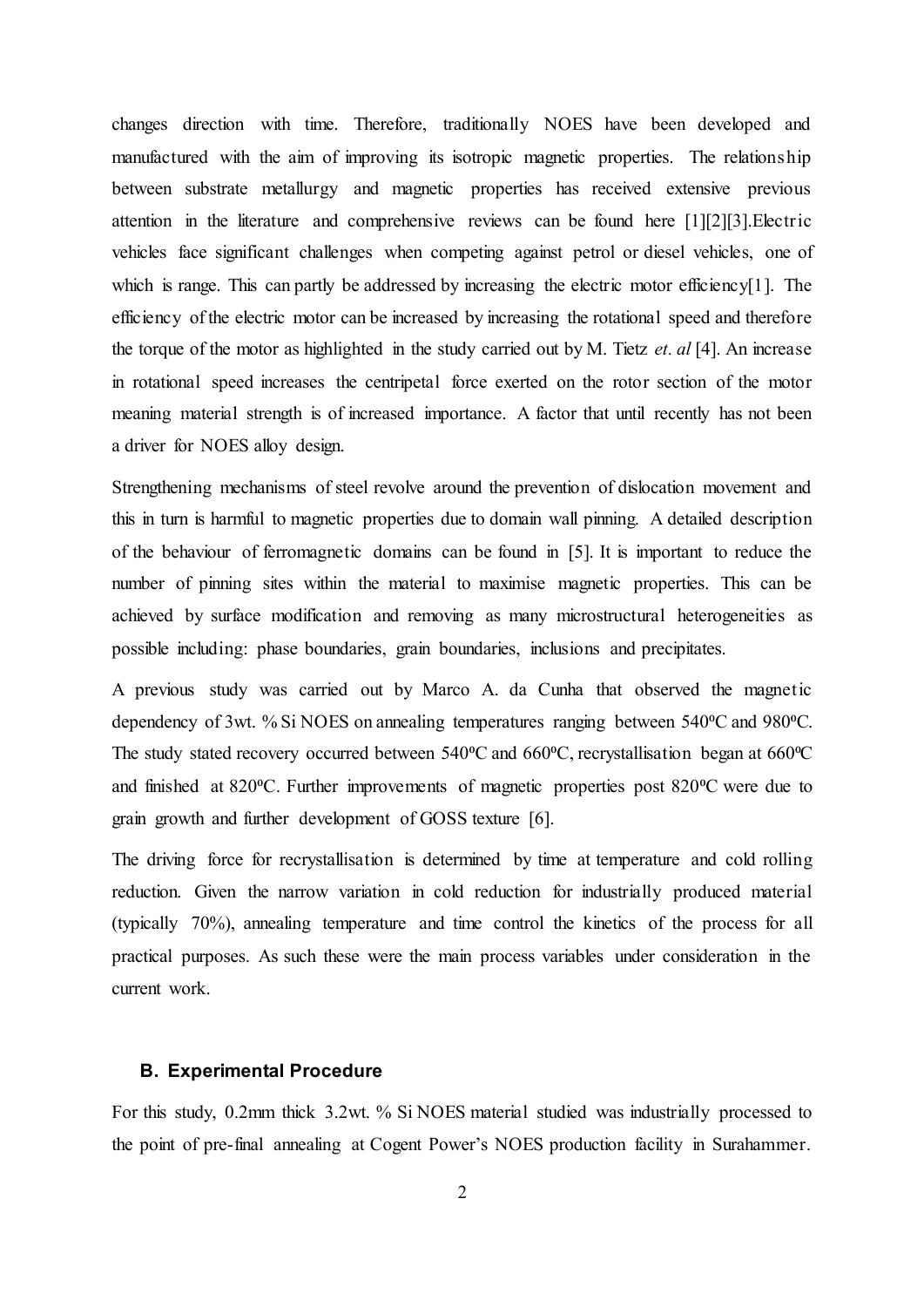A review of NOES production route is provided elsewhere [7]. The received material had undergone decarburization, 2 stages of thickness reduction with an inter-anneal and is designated as pre-final anneal material (PFA).

The PFA material was stamped into Epstein sized samples with standard dimensions of 305 x 30mm and cleaned of any residual oil using ethanol, ready for laboratory annealing.

The two grades under study were designated T1 and T2, where the T1 grade had undergone a certain amount of recrystallisation and the T2 grade was the final grade laboratory simulated grade of identical composition and process history and used for comparison with the production recrystallized grade. Phase changes were not expected during annealing at T1 and T2 because of the ferrite stabilising chemical composition of the PFA grade. Due to intellectual sensitivity, the recrystallisation temperature employed for T1 and T2 cannot be disclosed.

## *1. Final annealing simulations*

Final annealing simulations were carried out using a furnace under atmospheric conditions. The major difference between samples heated under atmospheric conditions and HNx atmosphere was the incomplete formation of the gamma fibre under atmospheric conditions. Therefore, it was concluded that results obtained during this study would show representative trends and would represent worst-case baseline results from magnetic properties.

Samples were heated at  $26\textdegree C/s$ , soaked for 120s and cooled at  $21\textdegree C/s$  using forced air with a flow rate of 3507m<sup>3</sup>/hr.

#### *2. Stability Testing*

To assess the stability of the partial recrystallisation as a strengthening mechanism in service, the T1 grade underwent stability testing. Conditions for this test were predetermined by operational conditions of the electric motors. Epstein sized samples of T1 were heated to 150°C and soaked for 1 week within an atmospheric furnace, followed by magnetic and mechanical characterization.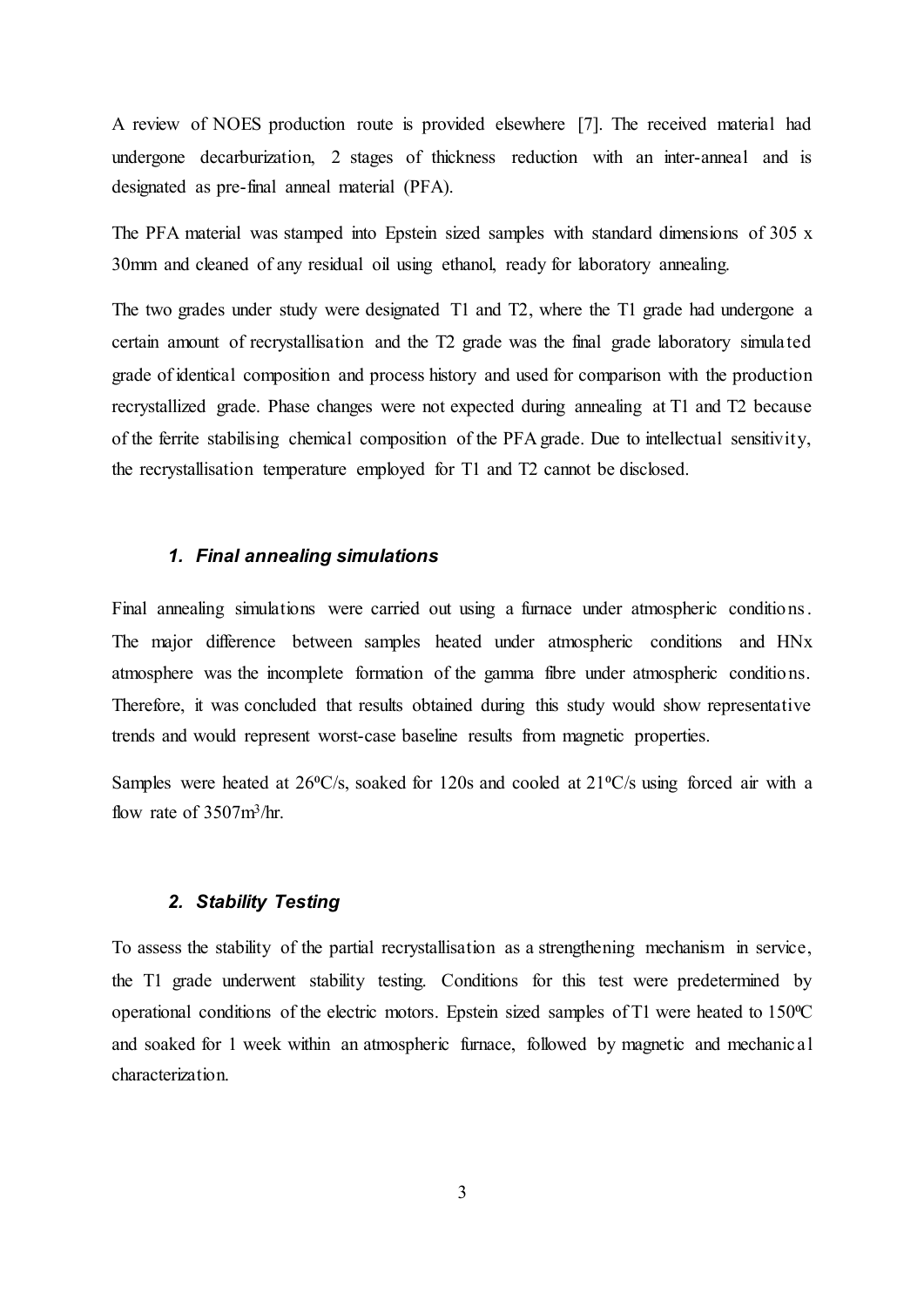#### *3. Microscopy*

Microstructural analysis was carried out using a Zeiss Axia Observer ZIM using AxioVision software. A minimum of 200 grains were analysed per sample. Both mechanical and chemical preparation methods were used for microscopy and texture measurements. Samples were polished to 1 micron using standard metallographic preparation methods. Sections were prepared on the L-T face of the material.

### *4. Magnetic characterization*

Magnetic testing was carried out at the Wolfson Centre, Cardiff University using an in house single strip Epstein tester. Testing was carried out using 1.0 Tesla, 400Hz. The four magnetic properties of interest throughout this study were: magnetic core loss; permeability; coercivity and peak magnetization. Due to intellectual sensitivity, the magnetic properties presented have been normalized.

## *5. Mechanical characterization*

Tensile testing at room temperature was carried out in accordance with ISO 6892-1:2009. Due to commercial sensitivity, the mechanical properties presented have been normalized.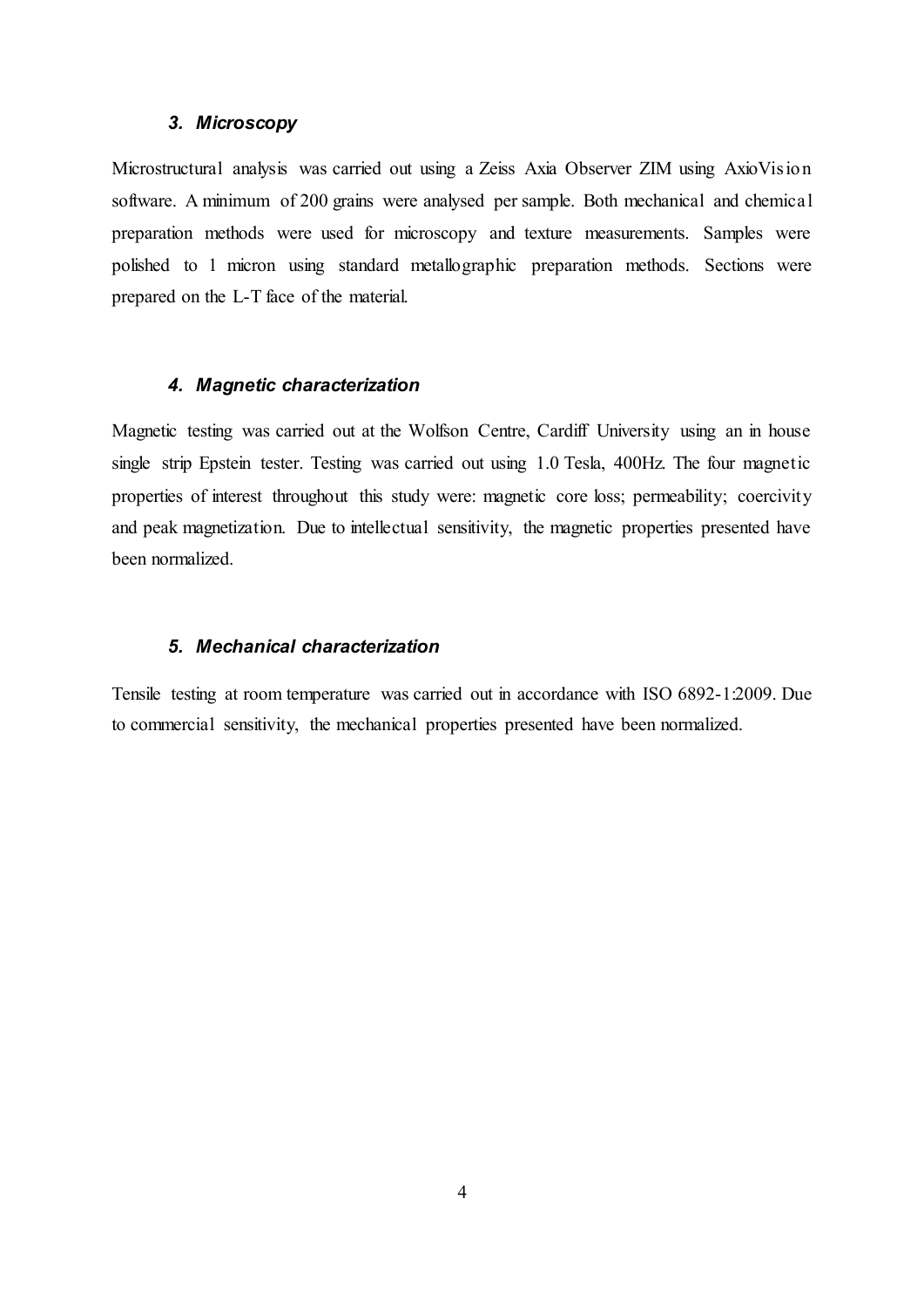## **C. Results**





Figure 1 compares the associated B-H hysteresis loops of grades T1 and T2. It shows grade T2 having a lower coercivity, lower remanence and hence a lower core loss than T1, though the permeabilities of the two grades were approximately comparable a shown in Figure 2.



**Figure 2 - Average Magnetic Loss and Average Permeability comparison between T1 and T2**

Figure 3 compares the normalized yield strength and normalized strain at failure for both T1 and T2. T1 has a higher yield strength and greater ductility than T2.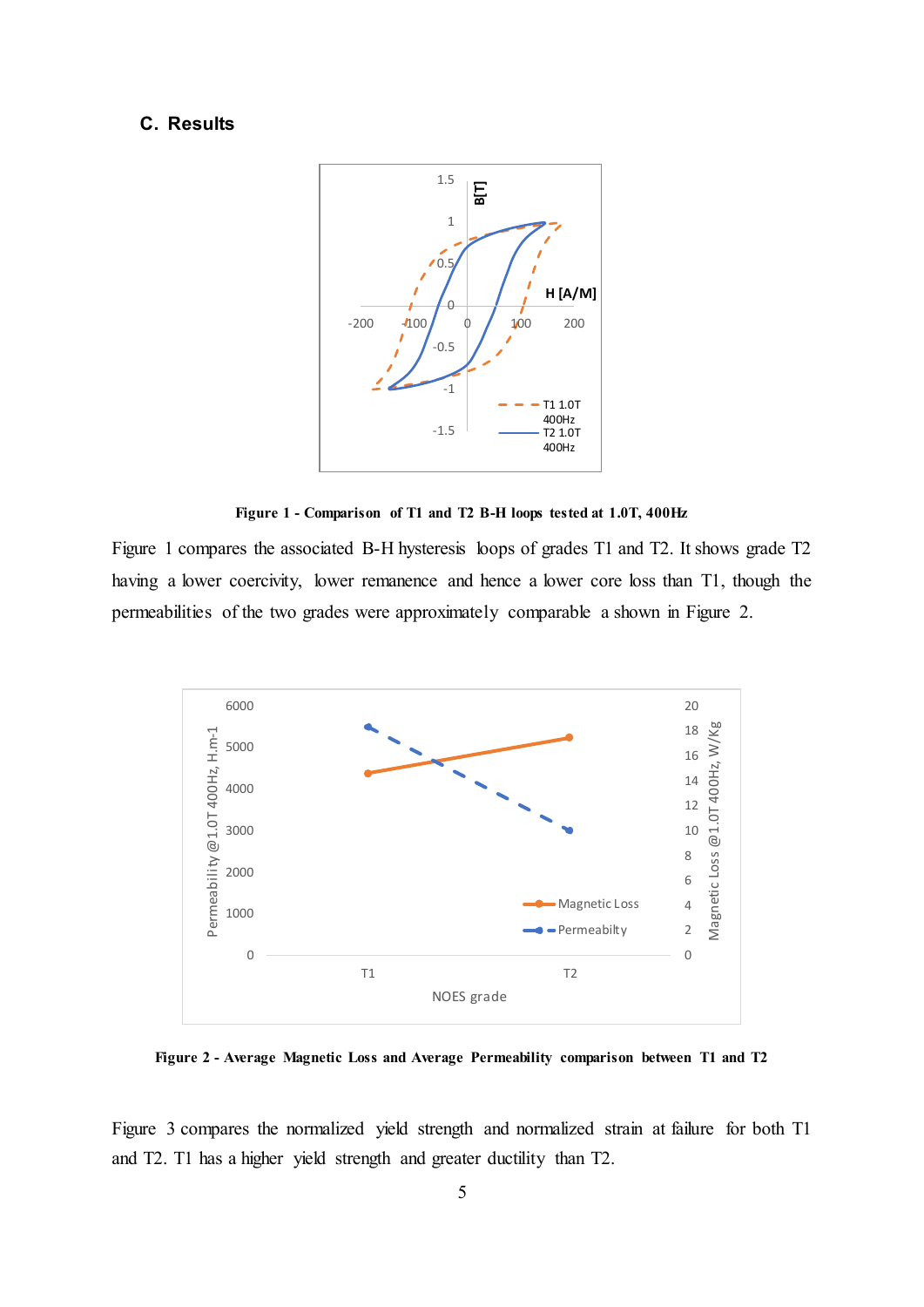

**Figure 3 - Normalized yield strength and strain at failure for T1 and T2**



**Figure 4 - Microstructure of T1 Figure 5 - Microstructure of T2**



Figure 4 and Figure 5 compares the microstructure of T1 and T2. The partial recrystallized microstructure of T1 is evident in comparison to the fully recrystallized microstructure of T2. The microstructure of T1 consists of recrystallized grains surrounded by small, near equiaxed partially recrystallized grains that have yet to undergo grain growth. T2 shows a fully recrystallized microstructure with equiaxed grains and an average grain size of 108 microns showing it has undergone grain growth. This process reduces internal stress within the microstructure and produces a larger equiaxed grain structure that culminated in producing the preferable B-H loop presented in Figure 1. This was in line with the work presented in [6].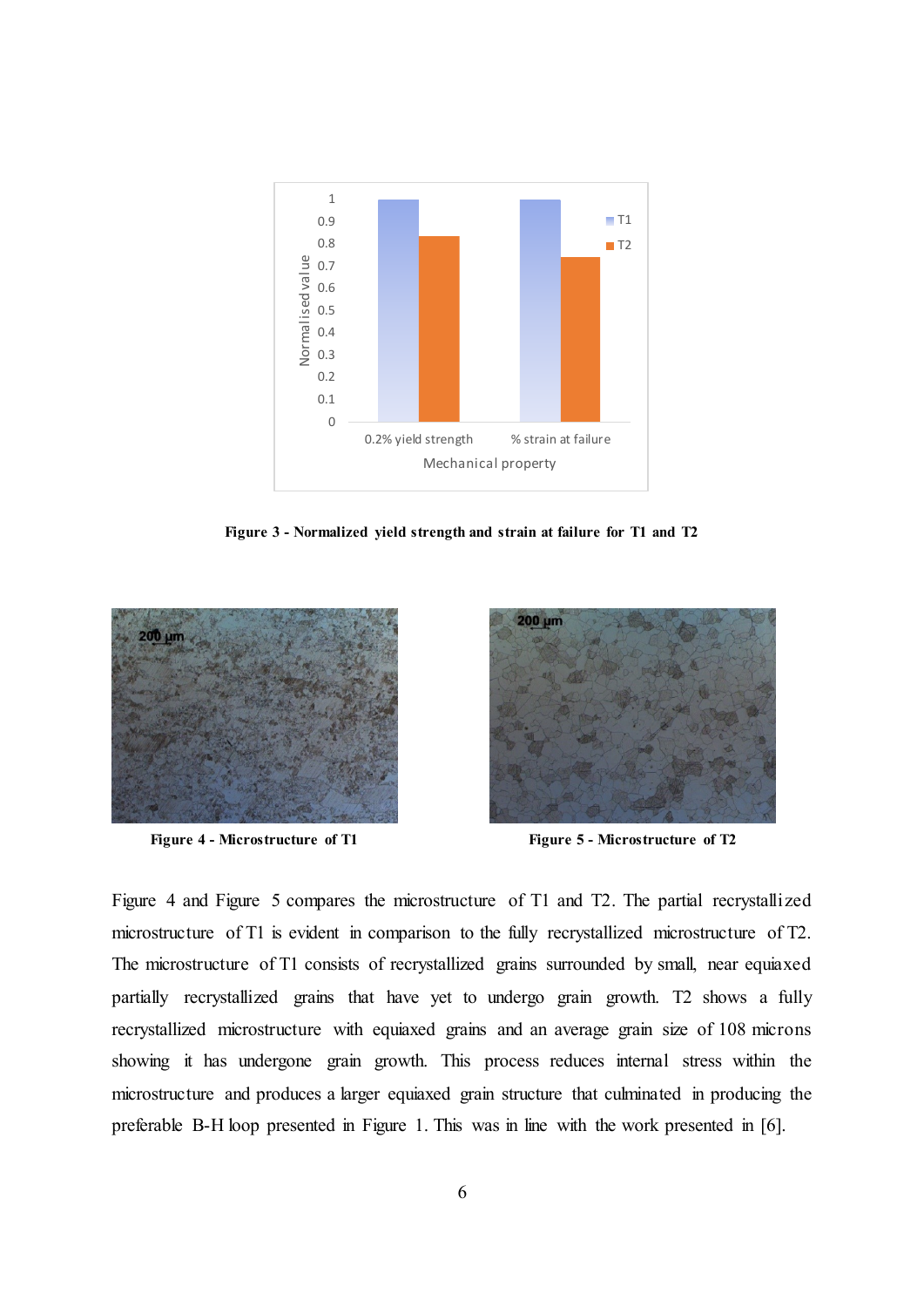Partial recrystallisation has been determined to be a valid strengthening mechanism directly after manufacture, however the nature of recovery, recrystallisation and grain growth suggests that any additional energy supplied to the system could continue the recrystallisation process and therefore reduce its strengthening benefits. Therefore, stability testing was carried out.



**Figure 6 - B-H loop comparison between T1 and T1 post stability testing**

Figure 6 highlights the differences in the associated B-H loops of T1 and T1 post stability testing. There are negligible differences between the two B-H hysteresis loops suggesting that further recrystallisation and/or grain growth has not occurred, as no improvement in magnetic properties was evident.



**Figure 7 - Mechanical properties of T1 and T1 stability tested**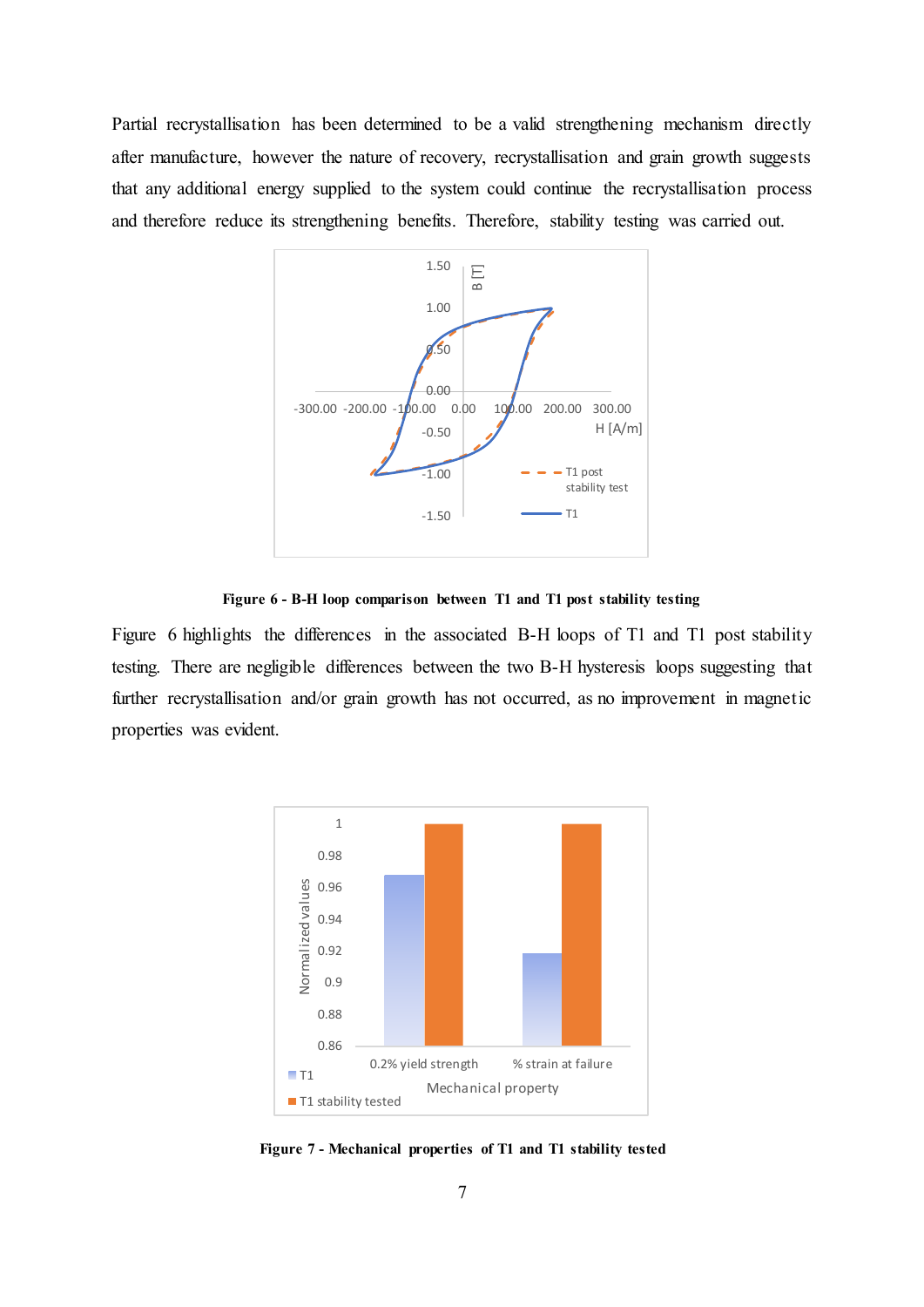Figure 7 shows very small differences in normalized mechanical property values between the T1 and T1 stability tested grade. It can be inferred the mechanical properties will persist during operation.

To further this statement, the mobility of high angle grain boundaries within the system was calculated using Equation 1 below to determine if recrystallisation would occur for longer durations an accepted approach to such a problem previous employed by [8].

$$
M = M_0 \exp\left(-\frac{Q}{RT}\right) \qquad \text{Eq. [1]}
$$

Where M is the mobility  $(m^4s^{-1}J^{-1})$ , M<sub>0</sub> is a constant for set reduction in thickness prior annealing (in this case 70%) Q is the activation energy kJ mol<sup>-1</sup> (at 70% reduction) R is the universal gas constant and T is temperature, K.

Recrystallisation had been reported to occur in 3wt. % Si NOES from  $660^{\circ}$ C, hence the mobility of high angle grain boundaries was calculated at this temperature and compared to the mobility at 150 °C. It was proposed that, should the calculated mobility of high angle grain boundaries at 150°C to be drastically lower than that at 650°C, there would be no further recrystallisation or grain growth. The mobility of high angle grain boundaries at 150°C and 650°C were 6.5E- $29 \text{ m}^4\text{s}^{-1}\text{J}^{-1}$  and 4.0E-13  $\text{m}^4\text{s}^{-1}\text{J}^{-1}$  respectively which suggested long term microstructure stability during operation.

It has been shown that careful annealing optimization can produce NOES grade with improved mechanical properties coupled with slightly degraded magnetic performance. It was therefore important to determine if this magnetic/mechanical coupled effect was globally competitive with other high strength grades of NOES. For this reason, T1 and T2 normalized yield strength and normalized magnetic properties at 1.0T, 400Hz were compared to products from three different NOES producers.

The grades presented within Figure 8 vary in thickness and the link between grade thickness and magnetic loss due to eddy current losses is well understood. The stress is implicit unlike the magnetic properties and therefore a thin gauge 0.2mm thick grade that has been strengthened *via* partial recrystallisation can compete both magnetically and mechanically against thicker grades.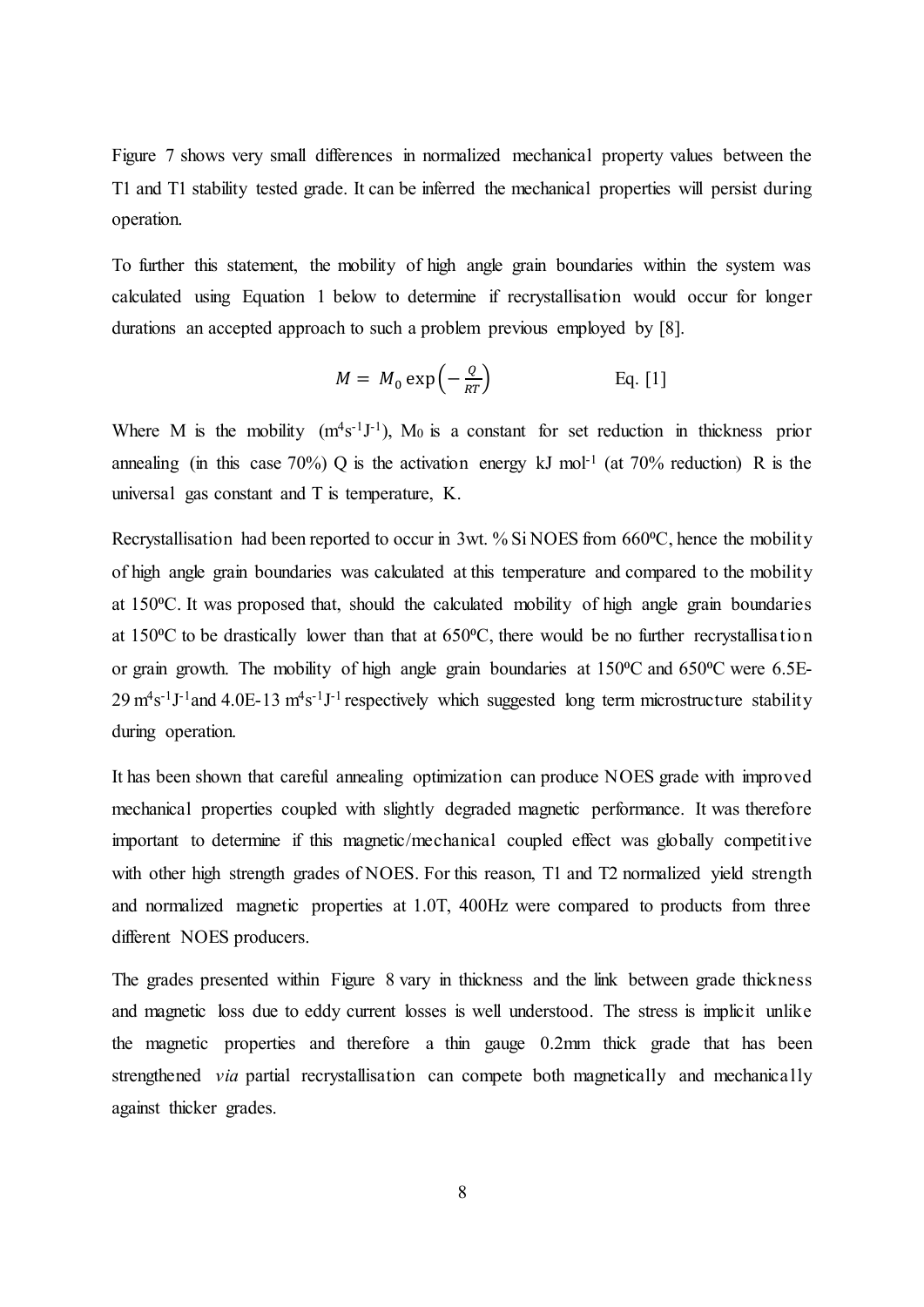It shows the general positive trend between strength and magnetic loss, but also shows the coupled properties of T1 to be magnetically superior to grades from Company 2 and company 3, whilst being mechanically superior to the grades produced by Company 1. This result suggests that partial recrystallisation is a suitable strengthening mechanism with the potential to produce a globally competitive grade of high strength NOES.



**Figure 8 - Comparison of competitive company high strength NOES grade with T1 and T2**

## *D. Conclusion*

The present paper investigated the strengthening mechanism of partial recrystallisation in 3.2wt. % Si NOES and evaluated its suitability during operational conditions. The outcomes of the investigations are presented below.

- Microstructural engineering during the final annealing process can lead to a favourable proportion of recrystallisation that has the potential of producing a globally competitive high strength NOES without the need for large capital expenditure to alter manufacturing lines.
- The partially recrystallized microstructure will persist during operation. Minimal degradation of magnetic or mechanical properties during stability testing were witnessed.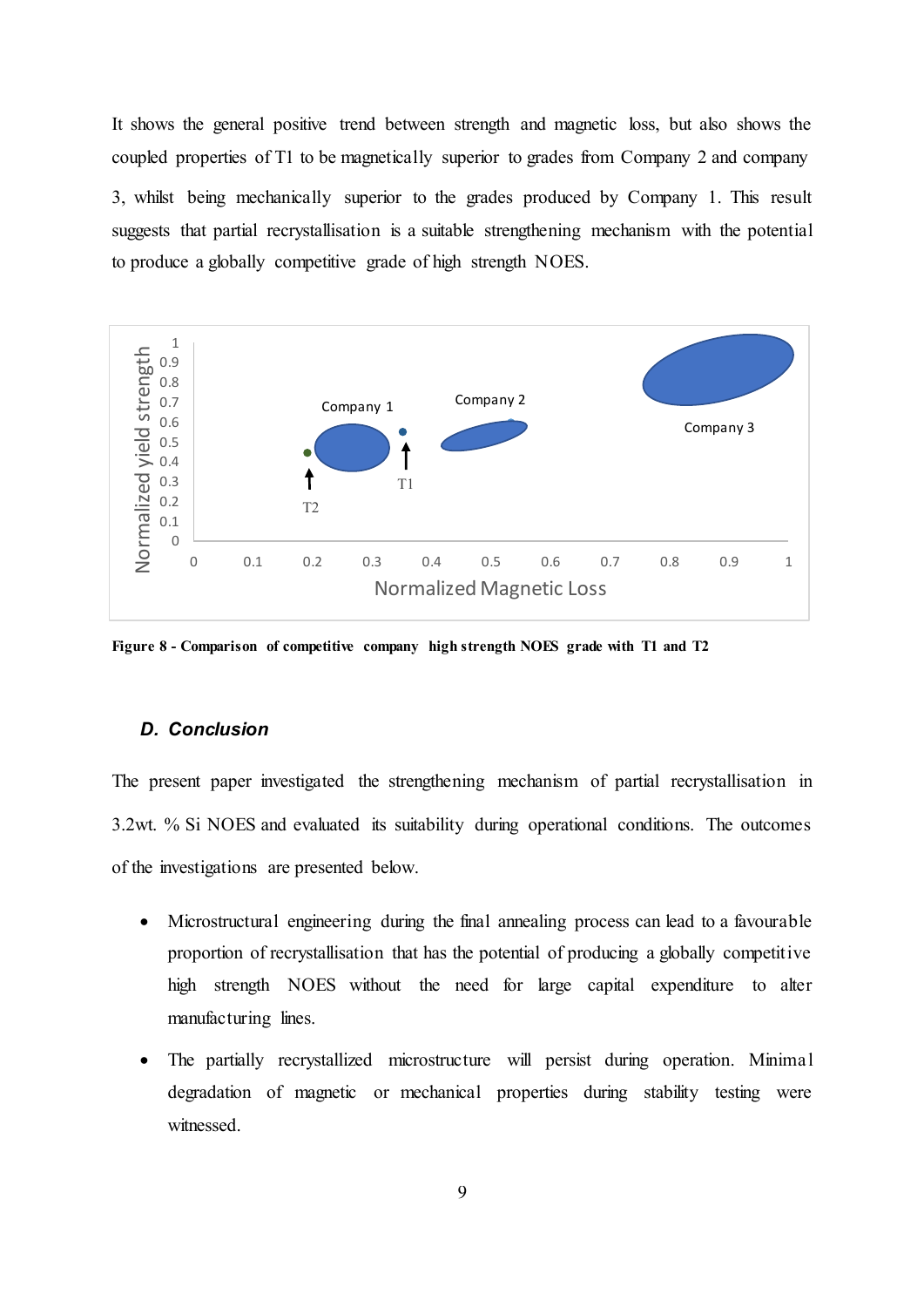#### *E. Acknowledgements*

The authors would like to acknowledge financial support from The European Physical Science Research Council (EPSRC); Warwick University for the electric motor specifications and Cogent Power for supplying the base material and product knowledge.

#### *F. References*

- [1] P. Ghosh, R. R. Chromik, A. M. Knight, and S. G. Wakade, "Effect of metallurgical factors on the bulk magnetic properties of non-oriented electrical steels," *J. Magn. Magn. Mater.*, vol. 356, pp. 42–51, 2014.
- [2] K. M. Lee, S. Y. Park, M. Y. Huh, J. S. Kim, and O. Engler, "Effect of texture and grain size on magnetic flux density and core loss in non-oriented electrical steel containing 3.15% Si," *J. Magn. Magn. Mater.*, vol. 354, pp. 324–332, 2014.
- [3] R. PremKumar, I. Samajdar, N. N. Viswanathan, V. Singal, and V. Seshadri, "Relative effect(s) of texture and grain size on magnetic properties in a low silicon non-grain oriented electrical steel," *J. Magn. Magn. Mater.*, vol. 264, no. 1, pp. 75–85, Aug. 2003.
- [4] K. T. and K. H. S. M. I. M. Tietz, F. Herget, G. von Pfingsten, S. Steentjes, "Effects and advantages of high-strength non grain oriented (NGO) electrical steel for traction drives."
- [5] C. Kittel, "Physical Theory of Ferromagnetic Domains," *Rev. Mod. Phys.*, vol. 21, no. 4, pp. 541–583, Oct. 1949.
- [6] M. A. da Cunha and S. C. Paolinelli, "Effect of the annealing temperature on the structure and magnetic properties of 3% Si non-oriented steel," *J. Magn. Magn. Mater.*, vol. 254–255, pp. 379–381, Jan. 2003.